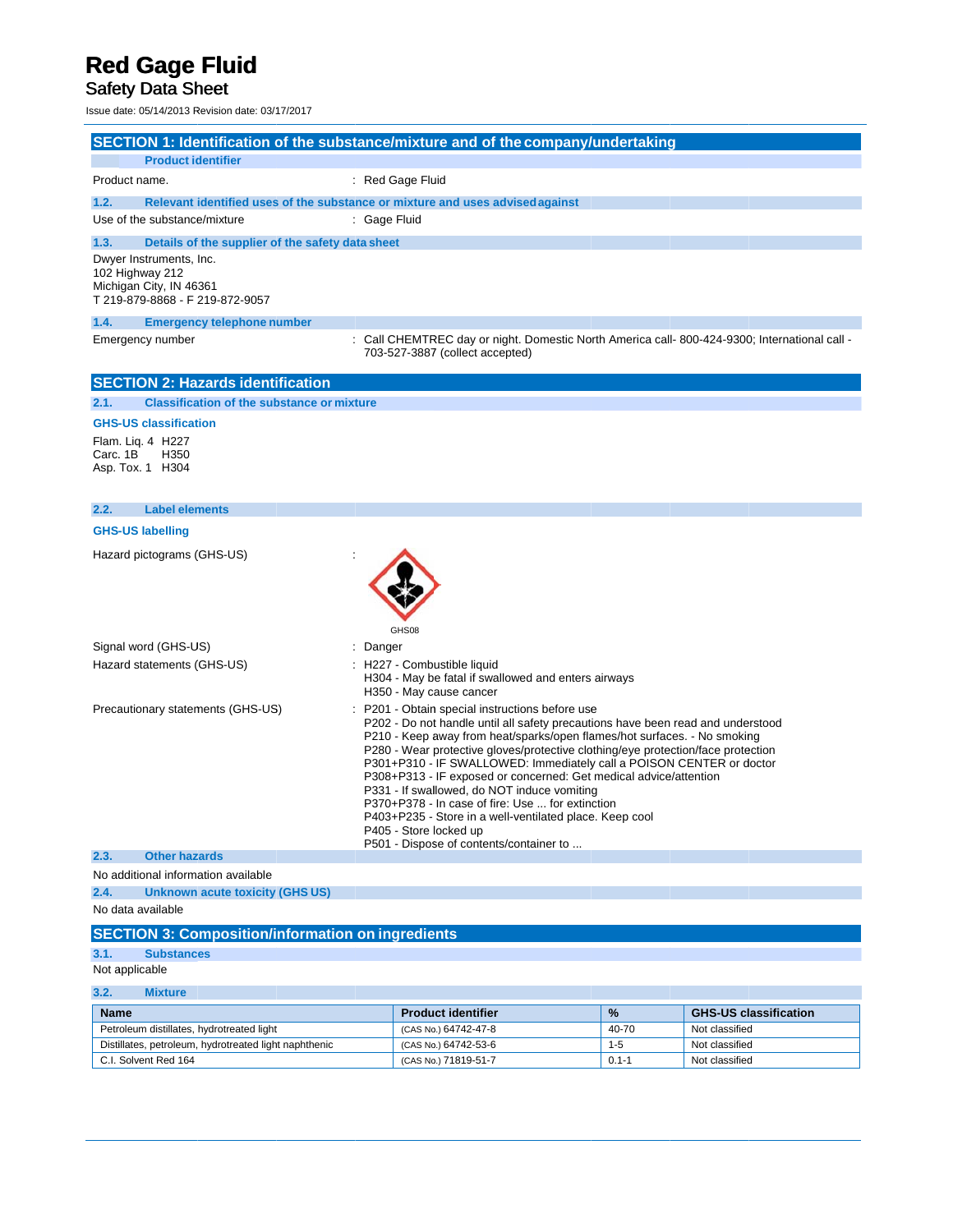Safety Data Sheet

| <b>SECTION 4: First aid measures</b>                                        |                                                                                                                                                   |
|-----------------------------------------------------------------------------|---------------------------------------------------------------------------------------------------------------------------------------------------|
| <b>Description of first aid measures</b><br>4.1.                            |                                                                                                                                                   |
| First-aid measures after inhalation                                         | : Move person to non-contaminated air. If the affected person is not breathing, apply artificial<br>respiration.                                  |
| First-aid measures after skin contact                                       | For skin contact, flush with large amounts of water. If irritation persists, get medical attention.                                               |
| First-aid measures after eye contact                                        | Immediately flush eyes with plenty of water for at least 15 minutes. Get medical attention or<br>advice.                                          |
| First-aid measures after ingestion                                          | If the material is swallowed, get immediate medical attention or advice. Do not induce vomiting<br>unless directed to do so by medical personnel. |
| 4.2.<br>Most important symptoms and effects, both acute and delayed         |                                                                                                                                                   |
| Symptoms/injuries after inhalation                                          | May cause respiratory tract irritation.                                                                                                           |
| Symptoms/injuries after skin contact                                        | May cause skin irritation.                                                                                                                        |
| Symptoms/injuries after eye contact                                         | May cause eye irritation.                                                                                                                         |
| Symptoms/injuries after ingestion                                           | Not considered a likely route of exposure under normal product use conditions. May be fatal if<br>swallowed and enters airways.                   |
| 4.3.                                                                        | Indication of any immediate medical attention and special treatment needed                                                                        |
| No additional information available                                         |                                                                                                                                                   |
| <b>SECTION 5: Firefighting measures</b>                                     |                                                                                                                                                   |
| 5.1.<br><b>Extinguishing media</b>                                          |                                                                                                                                                   |
| Suitable extinguishing media                                                | : Use foam, dry chemical or water spray to extinguish fire.                                                                                       |
| Unsuitable extinguishing media                                              | : None.                                                                                                                                           |
| 5.2.<br>Special hazards arising from the substance or mixture               |                                                                                                                                                   |
| Fire hazard                                                                 | None known.                                                                                                                                       |
| <b>Explosion hazard</b>                                                     | None known.                                                                                                                                       |
| 5.3.<br><b>Advice for firefighters</b>                                      |                                                                                                                                                   |
| Protection during firefighting                                              | : Firefighters should wear full protective gear.                                                                                                  |
| <b>SECTION 6: Accidental release measures</b>                               |                                                                                                                                                   |
| Personal precautions, protective equipment and emergency procedures<br>6.1. |                                                                                                                                                   |
| General measures                                                            | Avoid contact with the skin and the eyes. Wear appropriate protective clothing and respiratory<br>protection for the situation.                   |
| 6.1.1.<br>For non-emergency personnel                                       |                                                                                                                                                   |
| No additional information available                                         |                                                                                                                                                   |
| 6.1.2.<br>For emergency responders                                          |                                                                                                                                                   |
|                                                                             |                                                                                                                                                   |
| No additional information available                                         |                                                                                                                                                   |
| 6.2.<br><b>Environmental precautions</b>                                    |                                                                                                                                                   |
| Avoid release to the environment.                                           |                                                                                                                                                   |
| 6.3.<br>Methods and material for containment and cleaning up                |                                                                                                                                                   |
| For containment                                                             | Stop the flow of material, if this is without risk.                                                                                               |
| Methods for cleaning up                                                     | Absorb spill with inert material. Shovel or sweep up and put in a closed container for disposal.                                                  |
| <b>Reference to other sections</b><br>6.4.                                  |                                                                                                                                                   |
| No additional information available                                         |                                                                                                                                                   |
|                                                                             |                                                                                                                                                   |
| <b>SECTION 7: Handling and storage</b><br>7.1.                              |                                                                                                                                                   |
| <b>Precautions for safe handling</b><br>Precautions for safe handling       | : Avoid contact with eyes, skin and clothing. Wash thoroughly after handling.                                                                     |
| 7.2.<br>Conditions for safe storage, including any incompatibilities        |                                                                                                                                                   |
| Storage conditions                                                          | : Keep the container tightly closed and in a cool, well-ventilated place.                                                                         |
|                                                                             |                                                                                                                                                   |
| <b>Specific end use(s)</b><br>7.3.<br>No additional information available   |                                                                                                                                                   |

**8.1. Control parameters**

No exposure limits have been established for any of this product's components.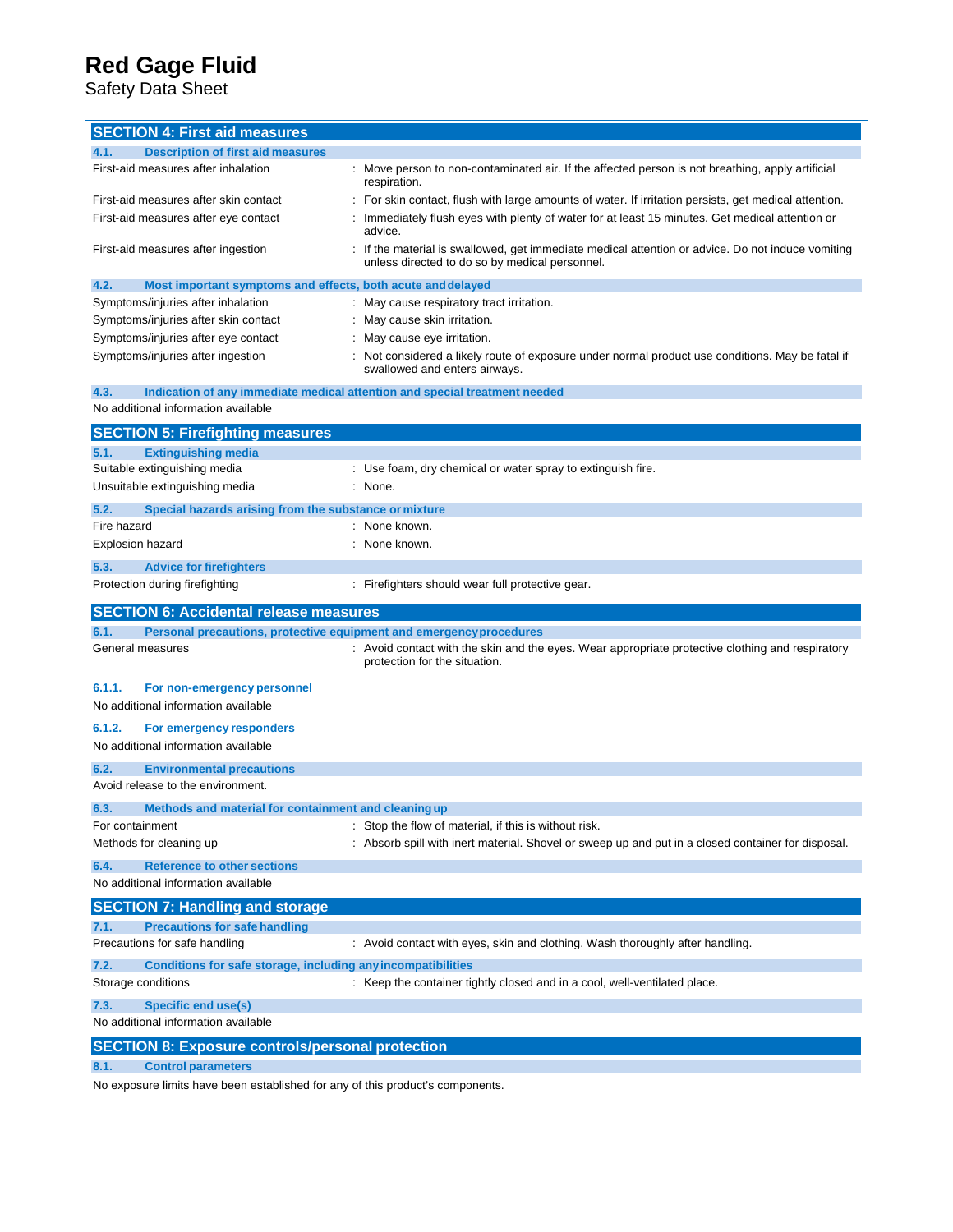Safety Data Sheet

#### **8.2. Exposure controls**

| Appropriate engineering controls | Ensure exposure is below occupational exposure limits (where available).                                                 |
|----------------------------------|--------------------------------------------------------------------------------------------------------------------------|
| Hand protection                  | : Use impervious gloves such as neoprene, nitrile, or rubber for hand protection.                                        |
| Eye protection                   | : Wear safety glasses; chemical goggles (if splashing is possible).                                                      |
| Skin and body protection         | : Wear suitable protective clothing.                                                                                     |
| Respiratory protection           | : If exposure limits are exceeded or irritation is experienced, NIOSH approved respiratory<br>protection should be worn. |

### **SECTION 9: Physical and chemical properties**

| 9.1.<br>Information on basic physical and chemical properties |   |                   |
|---------------------------------------------------------------|---|-------------------|
| Physical state                                                |   | Liquid            |
| Color                                                         |   | Red               |
| Odor                                                          |   | Characteristic    |
| Odor threshold                                                |   | No data available |
| рH                                                            |   | 5.78              |
| Relative evaporation rate (butylacetate=1)                    |   | No data available |
| Melting point                                                 |   | No data available |
| Freezing point                                                |   | No data available |
| Boiling point                                                 |   | No data available |
| Flash point                                                   |   | 72.2 °C (162 °F)  |
| Self ignition temperature                                     |   | No data available |
| Decomposition temperature                                     |   | No data available |
| Flammability (solid, gas)                                     |   | No data available |
| Vapor pressure                                                |   | No data available |
| Relative vapor density at 20 °C                               | ۰ | No data available |
| Specific gravity                                              | ÷ | 0.826             |
| Solubility                                                    | ٠ | Insoluble.        |
| Log Pow                                                       |   | No data available |
| Log Kow                                                       |   | No data available |
| Viscosity, kinematic                                          |   | No data available |
| Viscosity, dynamic                                            |   | No data available |
| <b>Explosive properties</b>                                   |   | No data available |
| Oxidizing properties                                          |   | No data available |
| <b>Explosive limits</b>                                       |   | No data available |

#### No additional information available **9.2. Other information**

|                 | <b>SECTION 10: Stability and reactivity</b>   |
|-----------------|-----------------------------------------------|
| 10.1.           | <b>Reactivity</b>                             |
|                 | No additional information available           |
| 10.2.           | <b>Chemical stability</b>                     |
|                 | Stable under normal conditions.               |
| 10.3.           | <b>Possibility of hazardous reactions</b>     |
| Will not occur. |                                               |
| 10.4.           | <b>Conditions to avoid</b>                    |
|                 | Avoid heat, open flames and ignition sources. |
| 10.5.           | <b>Incompatible materials</b>                 |
|                 | Oxidizing materials.                          |
| 10.6.           | <b>Hazardous decomposition products</b>       |
|                 | Decomposes to form toxic compounds.           |
|                 | <b>SECTION 11: Toxicological information</b>  |
| 11.1.           | Information on toxicological effects          |

Acute toxicity **in the case of the contract of the contract of the contract of the contract of the contract of the contract of the contract of the contract of the contract of the contract of the contract of the contract of**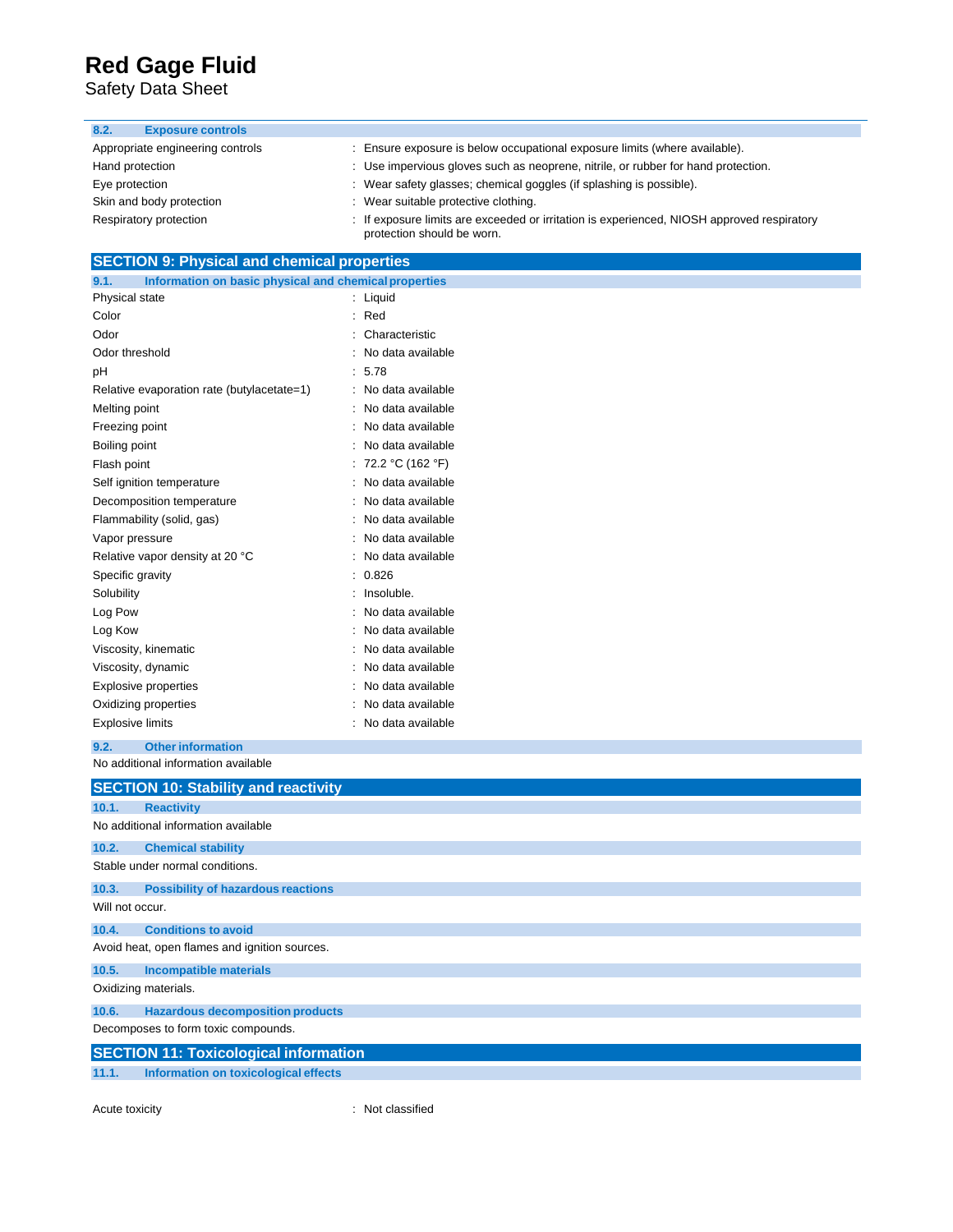Safety Data Sheet

| Petroleum distillates, hydrotreated light (64742-47-8)                            |                                                                             |  |  |
|-----------------------------------------------------------------------------------|-----------------------------------------------------------------------------|--|--|
| LD50 oral rat                                                                     | > 5000 mg/kg                                                                |  |  |
| LD50 dermal rabbit                                                                | > 2000 mg/kg                                                                |  |  |
| LC50 inhalation rat (mq/l)                                                        | > 5.2 mg/l (Exposure time: 4 h)                                             |  |  |
| Distillates, petroleum, hydrotreated light naphthenic (64742-53-6)                |                                                                             |  |  |
| LD50 oral rat                                                                     | > 5000 mg/kg                                                                |  |  |
| LD50 dermal rabbit                                                                | > 2000 mg/kg                                                                |  |  |
| LC50 inhalation rat (mg/l)                                                        | 2.18 mg/l (Exposure time: 4 h)                                              |  |  |
| Skin corrosion/irritation                                                         | Not classified                                                              |  |  |
| Serious eye damage/irritation                                                     | Not classified                                                              |  |  |
| Respiratory or skin sensitization                                                 | Not classified                                                              |  |  |
| Germ cell mutagenicity                                                            | Not classified                                                              |  |  |
| Carcinogenicity                                                                   | May cause cancer.                                                           |  |  |
| Reproductive toxicity                                                             | Not classified                                                              |  |  |
| Specific target organ toxicity (single exposure)                                  | Not classified                                                              |  |  |
| Specific target organ toxicity (repeated<br>exposure)                             | Not classified                                                              |  |  |
| Aspiration hazard                                                                 | : May be fatal if swallowed and enters airways.                             |  |  |
| <b>SECTION 12: Ecological information</b>                                         |                                                                             |  |  |
| <b>Toxicity</b><br>12.1.                                                          |                                                                             |  |  |
| Petroleum distillates, hydrotreated light (64742-47-8)                            |                                                                             |  |  |
| LC50 fishes 1                                                                     | 45 mg/l (Exposure time: 96 h - Species: Pimephales promelas [flow-through]) |  |  |
| EC50 Daphnia 1                                                                    | 4720 mg/l (Exposure time: 96 h - Species: Den-dronereides heteropoda)       |  |  |
| LC50 fish 2                                                                       | 2.2 mg/l (Exposure time: 96 h - Species: Lepomis macrochirus [static])      |  |  |
|                                                                                   |                                                                             |  |  |
| Distillates, petroleum, hydrotreated light naphthenic (64742-53-6)                |                                                                             |  |  |
| LC50 fishes 1<br>> 5000 mg/l (Exposure time: 96 h - Species: Oncorhynchus mykiss) |                                                                             |  |  |
| EC50 Daphnia 1                                                                    | > 1000 mg/l (Exposure time: 48 h - Species: Daphnia magna)                  |  |  |
| 12.2.<br><b>Persistence and degradability</b>                                     |                                                                             |  |  |
| No additional information available                                               |                                                                             |  |  |
| 12.3.<br><b>Bioaccumulative potential</b>                                         |                                                                             |  |  |
|                                                                                   |                                                                             |  |  |

| Petroleum distillates, hydrotreated light (64742-47-8) |                         |              |
|--------------------------------------------------------|-------------------------|--------------|
| BCF fish 1                                             |                         | $-159$<br>61 |
| 12.4.                                                  | <b>Mobility in soil</b> |              |

No additional information available

#### **12.5. Other adverse effects**

No additional information available

|       | <b>SECTION 13: Disposal considerations</b> |
|-------|--------------------------------------------|
| 13.1. | Waste treatment methods                    |

Waste disposal recommendations : Dispose of contents/container in accordance with local/regional/national/international regulations.

| <b>SECTION 14: Transport information</b>                       |                                                                                                                          |  |  |  |
|----------------------------------------------------------------|--------------------------------------------------------------------------------------------------------------------------|--|--|--|
| In accordance with DOT / ADR / RID / ADNR / IMDG / ICAO / IATA |                                                                                                                          |  |  |  |
| 14.1.<br><b>UN</b> number                                      |                                                                                                                          |  |  |  |
| DOT NA no.                                                     | NA1993                                                                                                                   |  |  |  |
| 14.2.<br>UN proper shipping name                               |                                                                                                                          |  |  |  |
| DOT Proper Shipping Name                                       | : Combustible liquid, n.o.s. (Petroleum distillates, hydrotreated light)                                                 |  |  |  |
| Department of Transportation (DOT) Hazard<br>Classes           | : COMB LIQ – Combustible liquid 49 CFR 172.101 (d) $(4)$                                                                 |  |  |  |
| <b>DOT Symbols</b>                                             | : D - Proper shipping name for domestic use only, or to and from Canada<br>G - Identifies PSN requiring a technical name |  |  |  |
| Packing group (DOT)                                            | : III - Minor Danger                                                                                                     |  |  |  |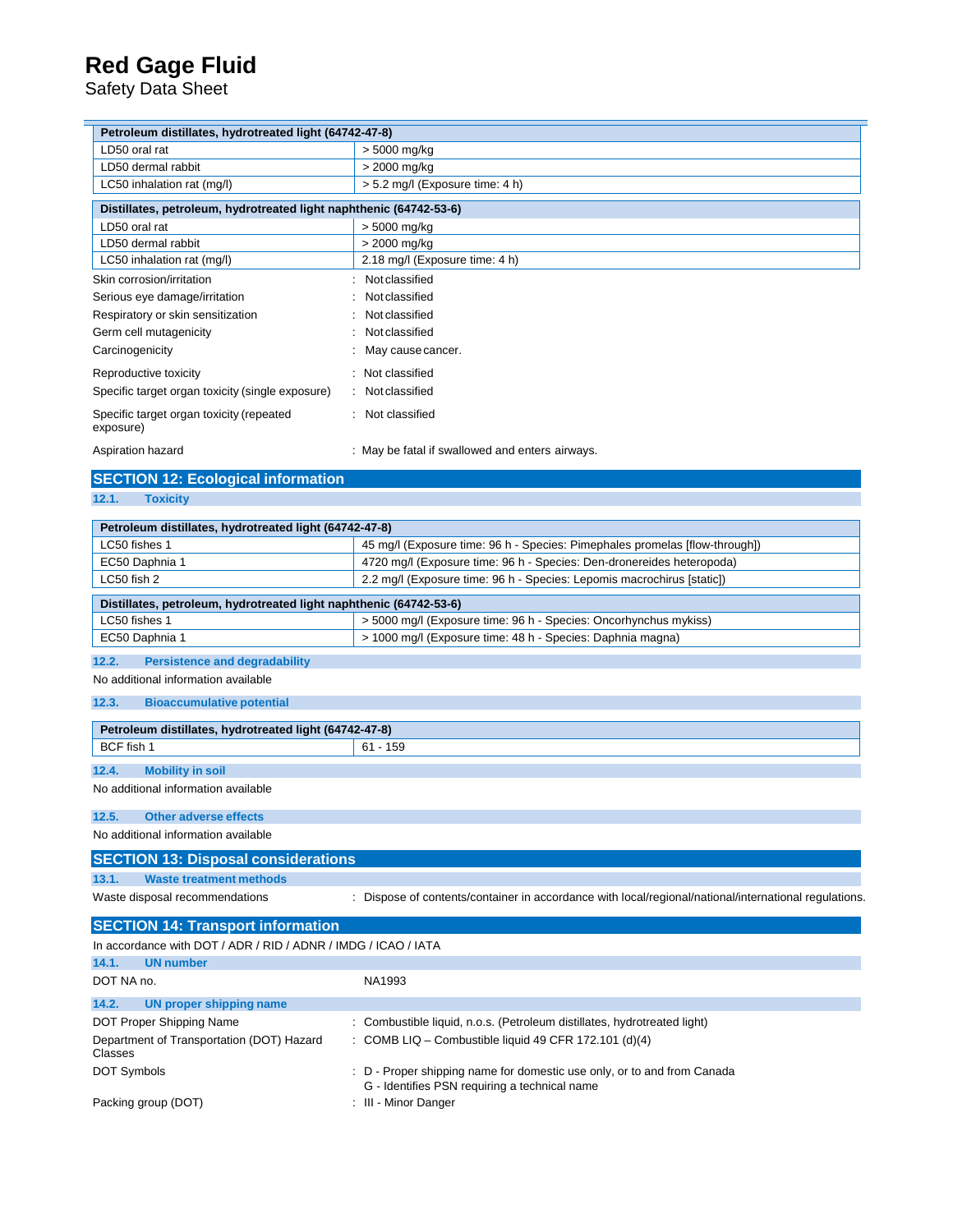Safety Data Sheet

| DOT Special Provisions (49 CFR 172.102)                                    | : IB3 - Authorized IBCs: Metal (31A, 31B and 31N); Rigid plastics (31H1 and 31H2); Composite<br>(31HZ1 and 31HA2, 31HB2, 31HN2, 31HD2 and 31HH2). Additional Requirement: Only liquids<br>with a vapor pressure less than or equal to 110 kPa at 50 C (1.1 bar at 122 F), or 130 kPa at 55<br>C (1.3 bar at 131 F) are authorized, except for UN2672 (also see Special Provision IP8 in Table<br>2 for UN2672).<br>T1 - 1.5 178.274(d)(2) Normal 178.275(d)(2)<br>T4 - 2.65 178.274(d)(2) Normal 178.275(d)(3)<br>TP1 - The maximum degree of filling must not exceed the degree of filling determined by the<br>following: (image) Where: tr is the maximum mean bulk temperature during transport, and tf is<br>the temperature in degrees Celsius of the liquid during filling. |  |
|----------------------------------------------------------------------------|------------------------------------------------------------------------------------------------------------------------------------------------------------------------------------------------------------------------------------------------------------------------------------------------------------------------------------------------------------------------------------------------------------------------------------------------------------------------------------------------------------------------------------------------------------------------------------------------------------------------------------------------------------------------------------------------------------------------------------------------------------------------------------|--|
| : 150<br>DOT Packaging Exceptions (49 CFR 173.xxx)                         |                                                                                                                                                                                                                                                                                                                                                                                                                                                                                                                                                                                                                                                                                                                                                                                    |  |
| DOT Packaging Non Bulk (49 CFR 173.xxx)                                    | : 203                                                                                                                                                                                                                                                                                                                                                                                                                                                                                                                                                                                                                                                                                                                                                                              |  |
| DOT Packaging Bulk (49 CFR 173.xxx)                                        | : 241                                                                                                                                                                                                                                                                                                                                                                                                                                                                                                                                                                                                                                                                                                                                                                              |  |
| International Air Transport Association (IATA)                             | : Not classified as hazardous by IATA DGR.                                                                                                                                                                                                                                                                                                                                                                                                                                                                                                                                                                                                                                                                                                                                         |  |
| 14.3. Additional information                                               |                                                                                                                                                                                                                                                                                                                                                                                                                                                                                                                                                                                                                                                                                                                                                                                    |  |
| Other information                                                          | : No supplementary information available.                                                                                                                                                                                                                                                                                                                                                                                                                                                                                                                                                                                                                                                                                                                                          |  |
| <b>Overland transport</b>                                                  |                                                                                                                                                                                                                                                                                                                                                                                                                                                                                                                                                                                                                                                                                                                                                                                    |  |
| No additional information available                                        |                                                                                                                                                                                                                                                                                                                                                                                                                                                                                                                                                                                                                                                                                                                                                                                    |  |
| <b>Transport by sea</b>                                                    |                                                                                                                                                                                                                                                                                                                                                                                                                                                                                                                                                                                                                                                                                                                                                                                    |  |
| DOT Vessel Stowage Location                                                | : A - The material may be stowed "on deck" or "under deck" on a cargo vessel and on a                                                                                                                                                                                                                                                                                                                                                                                                                                                                                                                                                                                                                                                                                              |  |
|                                                                            | passenger vessel.                                                                                                                                                                                                                                                                                                                                                                                                                                                                                                                                                                                                                                                                                                                                                                  |  |
| <b>Air transport</b>                                                       |                                                                                                                                                                                                                                                                                                                                                                                                                                                                                                                                                                                                                                                                                                                                                                                    |  |
| DOT Quantity Limitations Passenger aircraft/rail : 60 L<br>(49 CFR 173.27) |                                                                                                                                                                                                                                                                                                                                                                                                                                                                                                                                                                                                                                                                                                                                                                                    |  |
| DOT Quantity Limitations Cargo aircraft only (49 : 220 L                   |                                                                                                                                                                                                                                                                                                                                                                                                                                                                                                                                                                                                                                                                                                                                                                                    |  |
| CFR 175.75)                                                                |                                                                                                                                                                                                                                                                                                                                                                                                                                                                                                                                                                                                                                                                                                                                                                                    |  |
| IATA Quantity Limitations Passenger and Cargo aircraft: Not applicable     |                                                                                                                                                                                                                                                                                                                                                                                                                                                                                                                                                                                                                                                                                                                                                                                    |  |
| <b>SECTION 15: Regulatory information</b>                                  |                                                                                                                                                                                                                                                                                                                                                                                                                                                                                                                                                                                                                                                                                                                                                                                    |  |
| 15.1. US Federal regulations                                               |                                                                                                                                                                                                                                                                                                                                                                                                                                                                                                                                                                                                                                                                                                                                                                                    |  |
| Petroleum distillates, hydrotreated light (64742-47-8)                     |                                                                                                                                                                                                                                                                                                                                                                                                                                                                                                                                                                                                                                                                                                                                                                                    |  |
| Listed on the United States TSCA (Toxic Substances Control Act) inventory  |                                                                                                                                                                                                                                                                                                                                                                                                                                                                                                                                                                                                                                                                                                                                                                                    |  |
| Distillates, petroleum, hydrotreated light naphthenic (64742-53-6)         |                                                                                                                                                                                                                                                                                                                                                                                                                                                                                                                                                                                                                                                                                                                                                                                    |  |
| Listed on the United States TSCA (Toxic Substances Control Act) inventory  |                                                                                                                                                                                                                                                                                                                                                                                                                                                                                                                                                                                                                                                                                                                                                                                    |  |
| 15.2. International regulations                                            |                                                                                                                                                                                                                                                                                                                                                                                                                                                                                                                                                                                                                                                                                                                                                                                    |  |
|                                                                            |                                                                                                                                                                                                                                                                                                                                                                                                                                                                                                                                                                                                                                                                                                                                                                                    |  |
| <b>CANADA</b>                                                              |                                                                                                                                                                                                                                                                                                                                                                                                                                                                                                                                                                                                                                                                                                                                                                                    |  |
| Petroleum distillates, hydrotreated light (64742-47-8)                     |                                                                                                                                                                                                                                                                                                                                                                                                                                                                                                                                                                                                                                                                                                                                                                                    |  |
| Listed on the Canadian DSL (Domestic Substances List) inventory.           |                                                                                                                                                                                                                                                                                                                                                                                                                                                                                                                                                                                                                                                                                                                                                                                    |  |
| Distillates, petroleum, hydrotreated light naphthenic (64742-53-6)         |                                                                                                                                                                                                                                                                                                                                                                                                                                                                                                                                                                                                                                                                                                                                                                                    |  |
| Listed on the Canadian DSL (Domestic Substances List) inventory.           |                                                                                                                                                                                                                                                                                                                                                                                                                                                                                                                                                                                                                                                                                                                                                                                    |  |
| 15.3. US State regulations                                                 |                                                                                                                                                                                                                                                                                                                                                                                                                                                                                                                                                                                                                                                                                                                                                                                    |  |
| Distillates, petroleum, hydrotreated light naphthenic (64742-53-6)         |                                                                                                                                                                                                                                                                                                                                                                                                                                                                                                                                                                                                                                                                                                                                                                                    |  |
|                                                                            |                                                                                                                                                                                                                                                                                                                                                                                                                                                                                                                                                                                                                                                                                                                                                                                    |  |
| U.S. - Massachusetts - Right To Know List                                  |                                                                                                                                                                                                                                                                                                                                                                                                                                                                                                                                                                                                                                                                                                                                                                                    |  |
| <b>California Proposition 65</b>                                           |                                                                                                                                                                                                                                                                                                                                                                                                                                                                                                                                                                                                                                                                                                                                                                                    |  |
|                                                                            | Contains no substances known to the State of California to cause cancer or reproductive harm.                                                                                                                                                                                                                                                                                                                                                                                                                                                                                                                                                                                                                                                                                      |  |